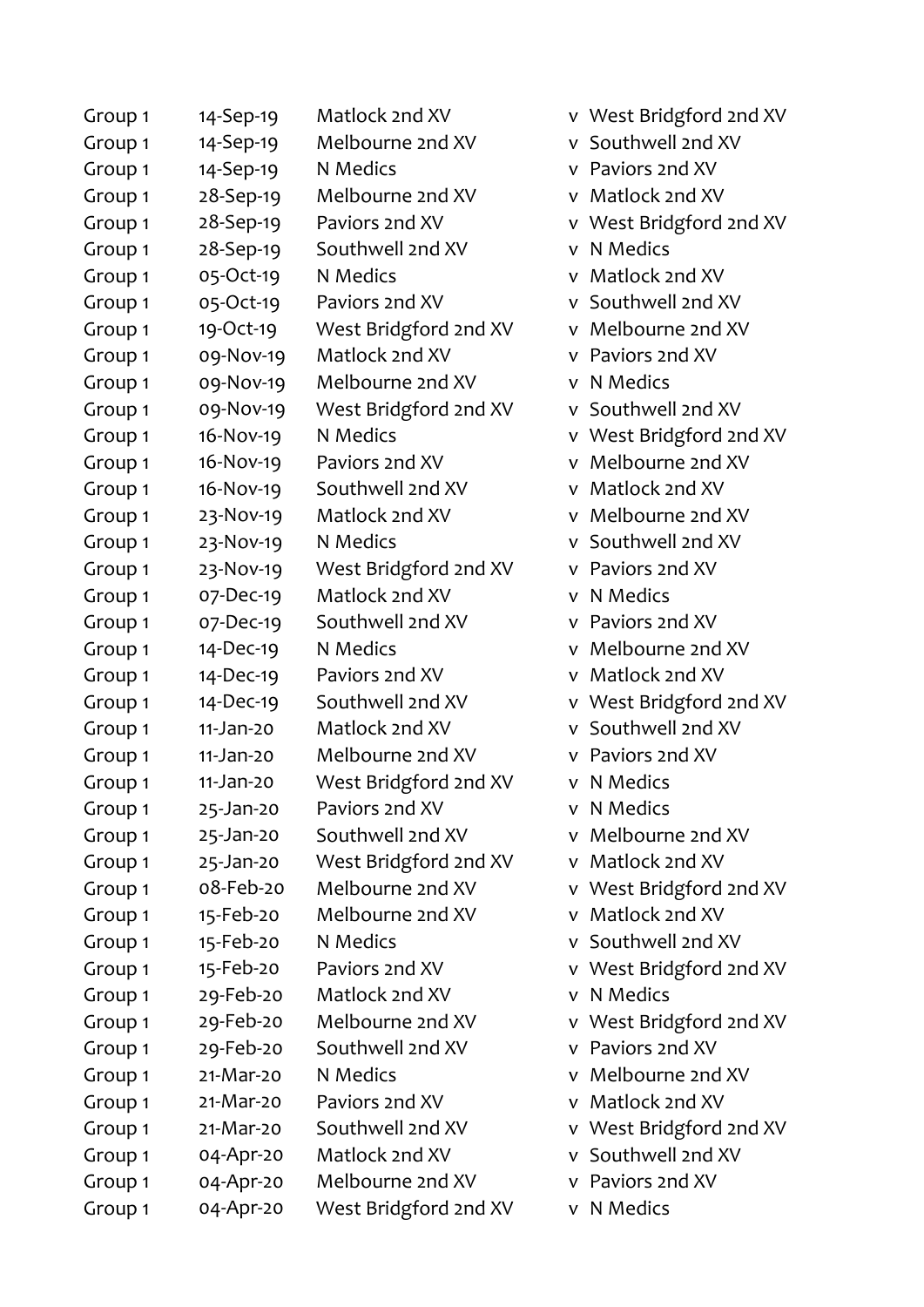| Group 1  | 18-Apr-20   | Matlock 2nd XV     | v West Bridgford 2nd XV           |
|----------|-------------|--------------------|-----------------------------------|
| Group 1  | 18-Apr-20   | Paviors 2nd XV     | N Medics<br>$\mathsf{V}$          |
| Group 1  | 18-Apr-20   | Southwell 2nd XV   | Melbourne 2nd XV<br>v             |
| Group 2N | 14-Sep-19   | Derby Dev (3rd XV) | Long Eaton 2nd XV<br>V            |
| Group 2N | 14-Sep-19   | Ilkeston 2nd XV    | Dronfield 2nd XV<br>$\mathsf{V}$  |
| Group 2N | 14-Sep-19   | Mansfield 2nd XV   | v Ashfield 2nd XV                 |
| Group 2N | 28-Sep-19   | Ashfield 2nd XV    | v Ashbourne 3rd XV                |
| Group 2N | 28-Sep-19   | Long Eaton 2nd XV  | v Dronfield 2nd XV                |
| Group 2N | 28-Sep-19   | Mansfield 2nd XV   | Derby Dev (3rd XV)<br>$\mathsf V$ |
| Group 2N | 05-Oct-19   | Derby Dev (3rd XV) | v Ashbourne 3rd XV                |
| Group 2N | 05-Oct-19   | Dronfield 2nd XV   | Mansfield 2nd XV<br>v             |
| Group 2N | 05-Oct-19   | Long Eaton 2nd XV  | Ilkeston 2nd XV<br>V              |
| Group 2N | 26-Oct-19   | Ashbourne 3rd XV   | Ilkeston 2nd XV<br>$\mathsf{V}$   |
| Group 2N | 26-Oct-19   | Ashfield 2nd XV    | v Derby Dev (3rd XV)              |
| Group 2N | 26-Oct-19   | Long Eaton 2nd XV  | v Mansfield 2nd XV                |
| Group 2N | 09-Nov-19   | Dronfield 2nd XV   | v Ashbourne 3rd XV                |
| Group 2N | 09-Nov-19   | Ilkeston 2nd XV    | v Ashfield 2nd XV                 |
| Group 2N | 16-Nov-19   | Ashbourne 3rd XV   | Long Eaton 2nd XV<br>V            |
| Group 2N | 16-Nov-19   | Dronfield 2nd XV   | v Ashfield 2nd XV                 |
| Group 2N | 16-Nov-19   | Mansfield 2nd XV   | Ilkeston 2nd XV<br>v              |
| Group 2N | 23-Nov-19   | Derby Dev (3rd XV) | v Dronfield 2nd XV                |
| Group 2N | 23-Nov-19   | Long Eaton 2nd XV  | v Ashfield 2nd XV                 |
| Group 2N | 07-Dec-19   | Ilkeston 2nd XV    | Derby Dev (3rd XV)<br>v           |
| Group 2N | 07-Dec-19   | Mansfield 2nd XV   | v Ashbourne 3rd XV                |
| Group 2N | 14-Dec-19   | Derby Dev (3rd XV) | v Mansfield 2nd XV                |
| Group 2N | 14-Dec-19   | Dronfield 2nd XV   | v Long Eaton 2nd XV               |
| Group 2N | $21-Dec-19$ | Ashbourne 3rd XV   | Derby Dev (3rd XV)<br>v           |
| Group 2N | $21-Dec-19$ | Ilkeston 2nd XV    | v Long Eaton 2nd XV               |
| Group 2N | $21-Dec-19$ | Mansfield 2nd XV   | v Dronfield 2nd XV                |
| Group 2N | 04-Jan-20   | Ashbourne 3rd XV   | v Ashfield 2nd XV                 |
| Group 2N | $11-Jan-20$ | Ashbourne 3rd XV   | v Dronfield 2nd XV                |
| Group 2N | 11-Jan-20   | Derby Dev (3rd XV) | v Ashfield 2nd XV                 |
| Group 2N | 11-Jan-20   | Ilkeston 2nd XV    | v Mansfield 2nd XV                |
| Group 2N | 25-Jan-20   | Ashfield 2nd XV    | Dronfield 2nd XV<br>v             |
| Group 2N | 25-Jan-20   | Mansfield 2nd XV   | Long Eaton 2nd XV<br>v            |
| Group 2N | 01-Feb-20   | Ilkeston 2nd XV    | v Ashbourne 3rd XV                |
| Group 2N | 15-Feb-20   | Ashfield 2nd XV    | Ilkeston 2nd XV<br>v              |
| Group 2N | 15-Feb-20   | Dronfield 2nd XV   | Derby Dev (3rd XV)<br>V           |
| Group 2N | 22-Feb-20   | Long Eaton 2nd XV  | v Ashbourne 3rd XV                |
| Group 2N | 29-Feb-20   | Ashbourne 3rd XV   | v Mansfield 2nd XV                |
| Group 2N | 29-Feb-20   | Ashfield 2nd XV    | v Long Eaton 2nd XV               |

|  |  | v West Bridgford 2nd XV |  |
|--|--|-------------------------|--|
|--|--|-------------------------|--|

- N Medics
- Melbourne 2nd XV
- Long Eaton 2nd XV Dronfield 2nd XV Ashfield 2nd XV Ashbourne 3rd XV Dronfield 2nd XV Derby Dev (3rd XV) Ashbourne 3rd XV Mansfield 2nd XV Ilkeston 2nd XV Ilkeston 2nd XV Derby Dev (3rd XV) Mansfield 2nd XV Ashbourne 3rd XV Ashfield 2nd XV Long Eaton 2nd XV Ashfield 2nd XV Ilkeston 2nd XV Dronfield 2nd XV Ashfield 2nd XV Derby Dev (3rd XV) Ashbourne 3rd XV Mansfield 2nd XV Long Eaton 2nd XV Derby Dev (3rd XV) Long Eaton 2nd XV Dronfield 2nd XV Ashfield 2nd XV Dronfield 2nd XV Ashfield 2nd XV Mansfield 2nd XV Dronfield 2nd XV Long Eaton 2nd XV Ashbourne 3rd XV Ilkeston 2nd XV Derby Dev (3rd XV)
	- Ashbourne 3rd XV
- Mansfield 2nd XV
- Long Eaton 2nd XV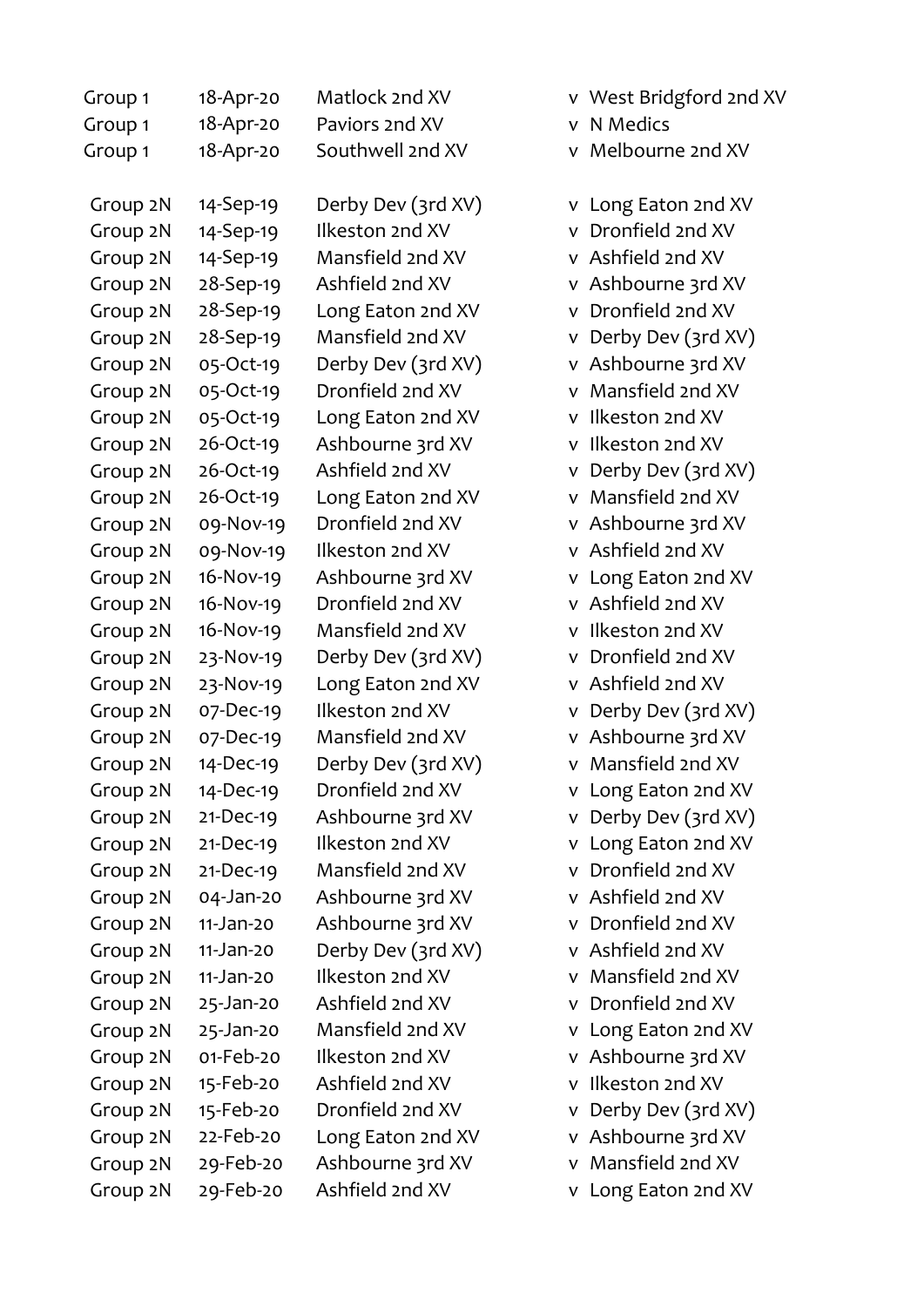| Group 2N | 29-Feb-20   | Derby Dev (3rd XV)    |   | v Ilkeston 2nd XV     |
|----------|-------------|-----------------------|---|-----------------------|
| Group 2N | 21-Mar-20   | Ashfield 2nd XV       | V | Mansfield 2nd XV      |
| Group 2N | $21-Mar-20$ | Dronfield 2nd XV      | v | Ilkeston 2nd XV       |
| Group 2N | 21-Mar-20   | Long Eaton 2nd XV     | v | Derby Dev (3rd XV)    |
| Group 2N | 04-Apr-20   | Group 2N 1st Place    | v | Group 2S 1st Place    |
| Group 2N | 04-Apr-20   | Group 2N 2nd Place    | V | Group 2S 2nd Place    |
| Group 2N | 04-Apr-20   | Group 2N 3rd Place    | V | Group 2S 3rd Place    |
| Group 2N | 04-Apr-20   | Group 2N 4th Place    | V | Group 2S 4th Place    |
| Group 2N | 04-Apr-20   | Group 2N 5th Place    | V | Group 2S 5th Place    |
| Group 2N | 04-Apr-20   | Group 2N 6th Place    | v | Group 2S 6th Place    |
| Group 2N | 04-Apr-20   | Group 2N 7th Place    | V | Group 2S 7th Place    |
| Group 2N | 18-Apr-20   | Group 2S 1st Place    | V | Group 2N 1st Place    |
| Group 2N | 18-Apr-20   | Group 2S 2nd Place    | V | Group 2N 2nd Place    |
| Group 2N | 18-Apr-20   | Group 2S 3rd Place    | V | Group 2N 3rd Place    |
| Group 2N | 18-Apr-20   | Group 2S 4th Place    | V | Group 2N 4th Place    |
| Group 2N | 18-Apr-20   | Group 2S 5th Place    | v | Group 2N 5th Place    |
| Group 2N | 18-Apr-20   | Group 2S 6th Place    | V | Group 2N 6th Place    |
| Group 2N | 18-Apr-20   | Group 2S 7th Place    | v | Group 2N 7th Place    |
| Group 2S | 14-Sep-19   | Keyworth 1st XV       | v | Nottm Corsairs 1st XV |
| Group 2S | 14-Sep-19   | Lincoln 2nd XV        | v | Nottm Moderns 2nd XV  |
| Group 2S | 28-Sep-19   | Bingham 1st XV        | v | Kesteven 2nd XV       |
| Group 2S | 28-Sep-19   | Nottm Corsairs 1st XV | v | Lincoln 2nd XV        |
| Group 2S | 28-Sep-19   | Nottm Moderns 2nd XV  | v | Keyworth 1st XV       |
| Group 2S | 05-Oct-19   | Kesteven 2nd XV       | v | Nottm Moderns 2nd XV  |
| Group 2S | 05-Oct-19   | Keyworth 1st XV       | ٧ | Bingham 1st XV        |
| Group 2S | 05-Oct-19   | Newark 2nd XV         | v | Nottm Corsairs 1st XV |
| Group 2S | 26-Oct-19   | Newark 2nd XV         |   | v Lincoln 2nd XV      |
| Group 2S | 09-Nov-19   | Bingham 1st XV        | v | Lincoln 2nd XV        |
| Group 2S | 09-Nov-19   | Kesteven 2nd XV       | v | Keyworth 1st XV       |
| Group 2S | 09-Nov-19   | Nottm Moderns 2nd XV  | v | Newark 2nd XV         |
| Group 2S | 16-Nov-19   | Lincoln 2nd XV        | v | Kesteven 2nd XV       |
| Group 2S | 16-Nov-19   | Newark 2nd XV         | v | Bingham 1st XV        |
| Group 2S | 16-Nov-19   | Nottm Moderns 2nd XV  | v | Nottm Corsairs 1st XV |
| Group 2S | 23-Nov-19   | Bingham 1st XV        | v | Nottm Corsairs 1st XV |
| Group 2S | 23-Nov-19   | Kesteven 2nd XV       | v | Newark 2nd XV         |
| Group 2S | 23-Nov-19   | Keyworth 1st XV       | v | Lincoln 2nd XV        |
| Group 2S | 07-Dec-19   | Newark 2nd XV         | v | Keyworth 1st XV       |
| Group 2S | 07-Dec-19   | Nottm Corsairs 1st XV | v | Kesteven 2nd XV       |
| Group 2S | 07-Dec-19   | Nottm Moderns 2nd XV  | v | Bingham 1st XV        |
| Group 2S | 14-Dec-19   | Kesteven 2nd XV       | v | Bingham 1st XV        |
| Group 2S | 14-Dec-19   | Keyworth 1st XV       | v | Nottm Moderns 2nd XV  |
| Group 2S | 14-Dec-19   | Lincoln 2nd XV        | v | Nottm Corsairs 1st XV |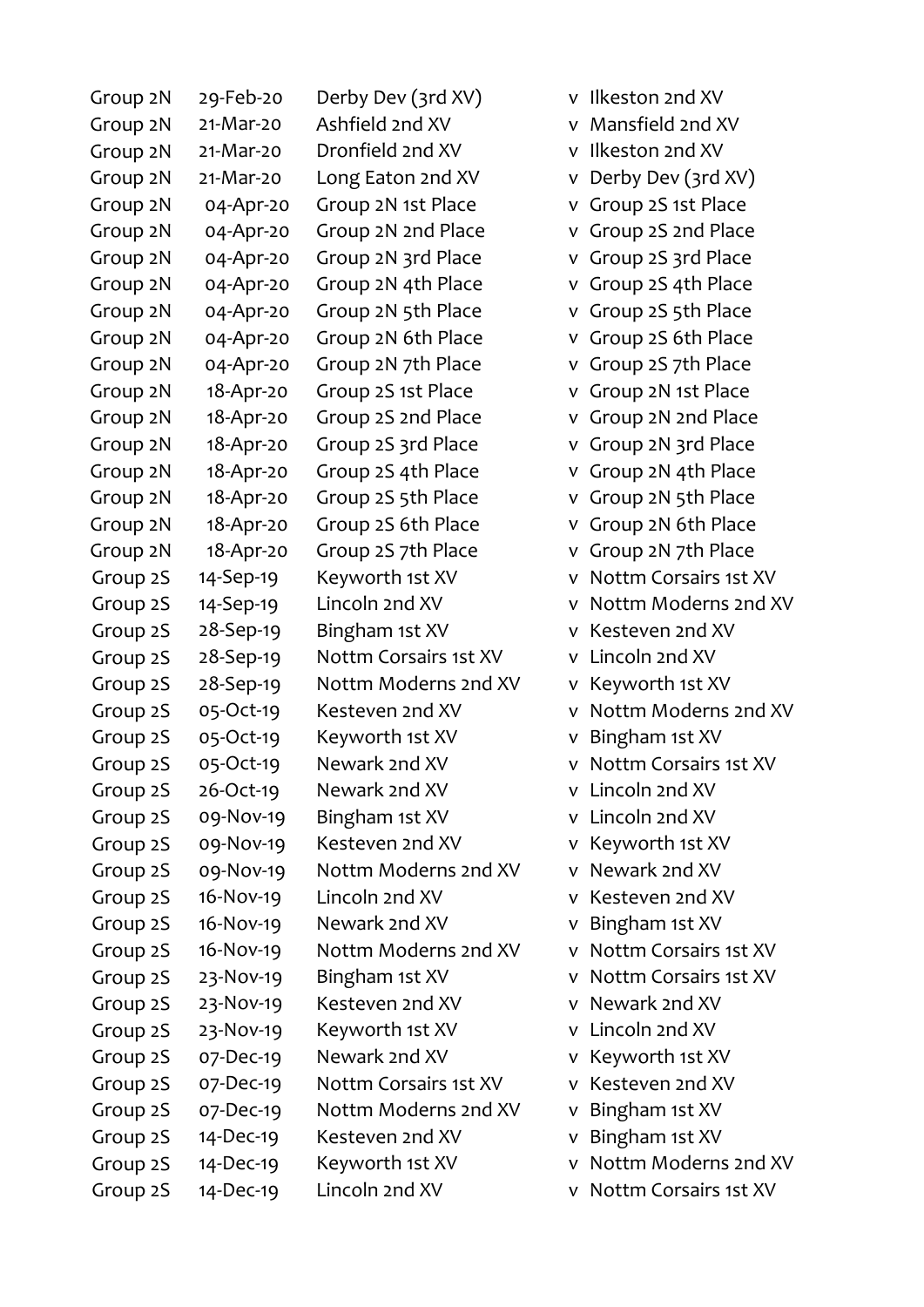| Group 2S | 21-Dec-19     | Bingham 1st XV            |   | v Keyworth 1st XV           |
|----------|---------------|---------------------------|---|-----------------------------|
| Group 2S | $21-Dec-19$   | Nottm Corsairs 1st XV     |   | v Newark 2nd XV             |
| Group 2S | $21-Dec-19$   | Nottm Moderns 2nd XV      |   | v Lincoln 2nd XV            |
| Group 2S | $11-Jan-20$   | Lincoln 2nd XV            |   | v Bingham 1st XV            |
| Group 2S | 11-Jan-20     | Nottm Corsairs 1st XV     |   | v Keyworth 1st XV           |
| Group 2S | 11-Jan-20     | Nottm Moderns 2nd XV      |   | v Kesteven 2nd XV           |
| Group 2S | 25-Jan-20     | Bingham 1st XV            |   | v Newark 2nd XV             |
| Group 2S | 25-Jan-20     | Kesteven 2nd XV           |   | v Lincoln 2nd XV            |
| Group 2S | 25-Jan-20     | Nottm Corsairs 1st XV     |   | v Nottm Moderns 2nd XV      |
| Group 2S | 01-Feb-20     | Lincoln 2nd XV            |   | v Newark 2nd XV             |
| Group 2S | 15-Feb-20     | Lincoln 2nd XV            |   | v Keyworth 1st XV           |
| Group 2S | 15-Feb-20     | Newark 2nd XV             |   | v Kesteven 2nd XV           |
| Group 2S | 15-Feb-20     | Nottm Corsairs 1st XV     |   | v Bingham 1st XV            |
| Group 2S | 29-Feb-20     | Bingham 1st XV            |   | v Nottm Moderns 2nd XV      |
| Group 2S | 29-Feb-20     | Kesteven 2nd XV           |   | v Nottm Corsairs 1st XV     |
| Group 2S | 29-Feb-20     | Keyworth 1st XV           |   | v Newark 2nd XV             |
| Group 2S | 21-Mar-20     | Keyworth 1st XV           |   | v Kesteven 2nd XV           |
| Group 2S | 21-Mar-20     | Newark 2nd XV             | V | Nottm Moderns 2nd XV        |
| Group 3  | 14-Sep-19     | Nottm Casuals 2nd XV      |   | v Mansfield 3rd XV          |
| Group 3  | 14-Sep-19     | Paviors 3rd XV            |   | v Lincoln 3rd XV            |
| Group 3  | 14-Sep-19     | West Bridgford 3rd XV     |   | v Creswell Crusaders 1st XV |
| Group 3  | 28-Sep-19     | Castle Donington 1st XV   |   | v Creswell Crusaders 1st XV |
| Group 3  | 28-Sep-19     | Mansfield 3rd XV          |   | v Paviors 3rd XV            |
| Group 3  | 28-Sep-19     | West Bridgford 3rd XV     |   | v Lincoln 3rd XV            |
| Group 3  | 05-Oct-19     | Lincoln 3rd XV            |   | v Castle Donington 1st XV   |
| Group 3  | 05-Oct-19     | Mansfield 3rd XV          |   | v West Bridgford 3rd XV     |
| Group 3  | 05-Oct-19     | Nottm Casuals 2nd XV      |   | v Paviors 3rd XV            |
| Group 3  | 09-Nov-19     | Castle Donington 1st XV   |   | v Mansfield 3rd XV          |
| Group 3  | 09-Nov-19     | Lincoln 3rd XV            |   | v Creswell Crusaders 1st XV |
| Group 3  | 09-Nov-19     | West Bridgford 3rd XV     |   | v Nottm Casuals 2nd XV      |
| Group 3  | 16-Nov-19     | Mansfield 3rd XV          |   | v Creswell Crusaders 1st XV |
| Group 3  | 16-Nov-19     | Nottm Casuals 2nd XV      |   | v Castle Donington 1st XV   |
| Group 3  | 16-Nov-19     | Paviors 3rd XV            |   | v West Bridgford 3rd XV     |
| Group 3  | 23-Nov-19     | Castle Donington 1st XV   |   | v Paviors 3rd XV            |
| Group 3  | 23-Nov-19     | Creswell Crusaders 1st XV |   | v Nottm Casuals 2nd XV      |
| Group 3  | 23-Nov-19     | Lincoln 3rd XV            |   | v Mansfield 3rd XV          |
| Group 3  | 07-Dec-19     | Paviors 3rd XV            |   | v Creswell Crusaders 1st XV |
| Group 3  | 07-Dec-19     | West Bridgford 3rd XV     |   | v Castle Donington 1st XV   |
| Group 3  | 14-Dec-19     | Creswell Crusaders 1st XV |   | v Castle Donington 1st XV   |
| Group 3  | 14-Dec-19     | Lincoln 3rd XV            |   | v West Bridgford 3rd XV     |
| Group 3  | $21 - Dec-19$ | Nottm Casuals 2nd XV      |   | v Lincoln 3rd XV            |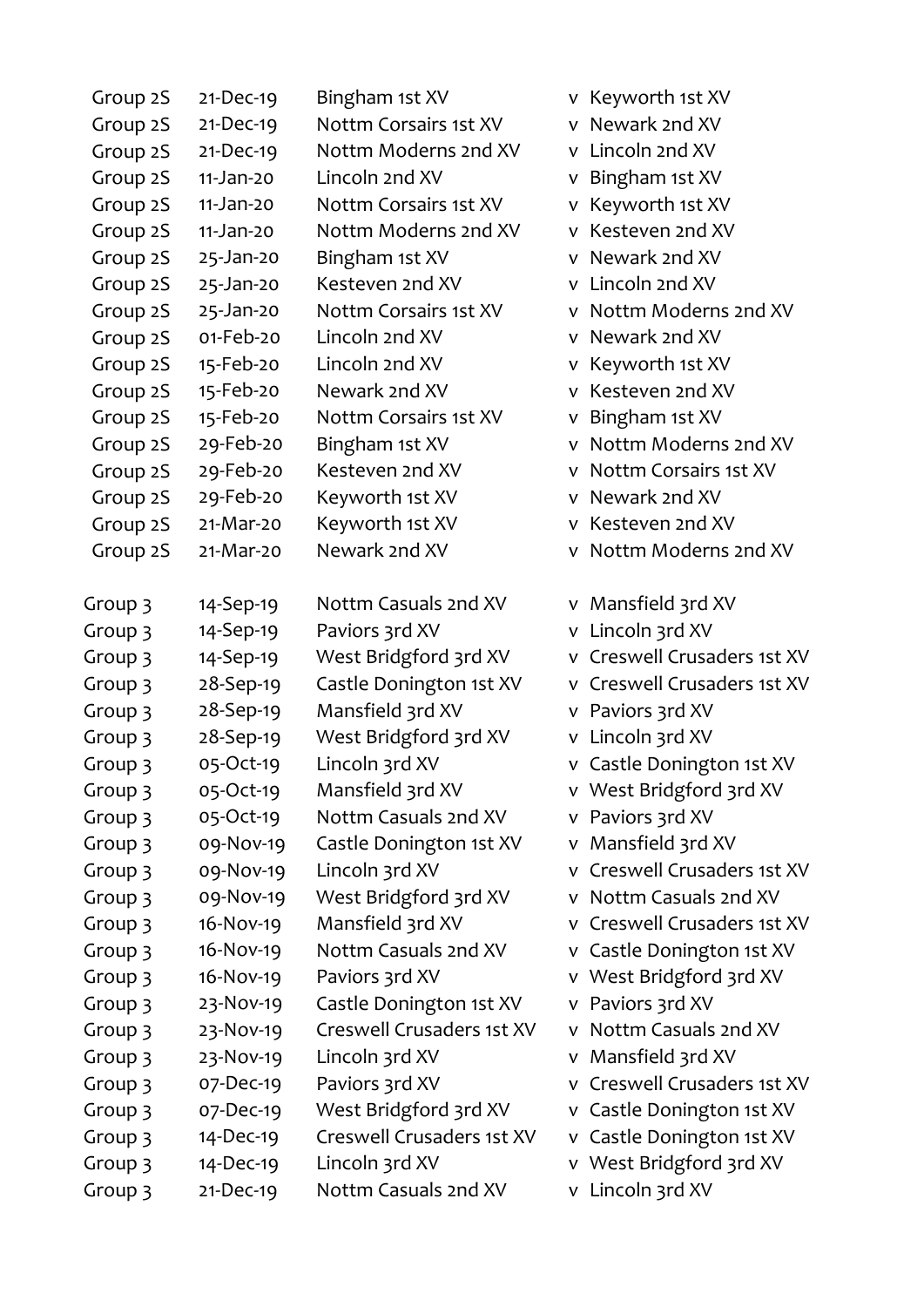| Group 3  | 21-Dec-19 | Paviors 3rd XV            |   | v Mansfield 3rd XV          |
|----------|-----------|---------------------------|---|-----------------------------|
| Group 3  | 11-Jan-20 | Castle Donington 1st XV   |   | v Lincoln 3rd XV            |
| Group 3  | 11-Jan-20 | Paviors 3rd XV            |   | v Nottm Casuals 2nd XV      |
| Group 3  | 11-Jan-20 | West Bridgford 3rd XV     |   | v Mansfield 3rd XV          |
| Group 3  | 15-Feb-20 | Creswell Crusaders 1st XV |   | v Lincoln 3rd XV            |
| Group 3  | 15-Feb-20 | Mansfield 3rd XV          |   | v Castle Donington 1st XV   |
| Group 3  | 15-Feb-20 | Nottm Casuals 2nd XV      |   | v West Bridgford 3rd XV     |
| Group 3  | 29-Feb-20 | Castle Donington 1st XV   |   | v Nottm Casuals 2nd XV      |
| Group 3  | 29-Feb-20 | Creswell Crusaders 1st XV |   | v Mansfield 3rd XV          |
| Group 3  | 29-Feb-20 | West Bridgford 3rd XV     |   | v Paviors 3rd XV            |
| Group 3  | 21-Mar-20 | Mansfield 3rd XV          |   | v Lincoln 3rd XV            |
| Group 3  | 21-Mar-20 | Nottm Casuals 2nd XV      |   | v Creswell Crusaders 1st XV |
| Group 3  | 21-Mar-20 | Paviors 3rd XV            |   | v Castle Donington 1st XV   |
| Group 3  | 04-Apr-20 | Castle Donington 1st XV   |   | v West Bridgford 3rd XV     |
| Group 3  | 04-Apr-20 | Creswell Crusaders 1st XV |   | v Paviors 3rd XV            |
| Group 3  | 04-Apr-20 | Lincoln 3rd XV            |   | v Nottm Casuals 2nd XV      |
| Group 3  | 18-Apr-20 | Creswell Crusaders 1st XV |   | v West Bridgford 3rd XV     |
| Group 3  | 18-Apr-20 | Lincoln 3rd XV            |   | v Paviors 3rd XV            |
| Group 3  | 18-Apr-20 | Mansfield 3rd XV          |   | v Nottm Casuals 2nd XV      |
| Group 4N | 14-Sep-19 | <b>Bakewell 2</b>         |   | v Rolls Royce 2             |
| Group 4N | 14-Sep-19 | Belper <sub>2</sub>       |   | $v$ Matlock 3               |
| Group 4N | 14-Sep-19 | Chesterfield 2            |   | v Tupton 2                  |
| Group 4N | 28-Sep-19 | Ashbourne 4               |   | v Bakewell 2                |
| Group 4N | 28-Sep-19 | Matlock 3                 |   | v Chesterfield 2            |
| Group 4N | 28-Sep-19 | Rolls Royce 2             |   | v Belper 2                  |
| Group 4N | 28-Sep-19 | Tupton <sub>2</sub>       |   | v Derby Vets                |
| Group 4N | 05-Oct-19 | <b>Bakewell 2</b>         |   | v Tupton 2                  |
| Group 4N | 05-Oct-19 | Belper <sub>2</sub>       |   | v Ashbourne 4               |
| Group 4N | 05-Oct-19 | Chesterfield 2            |   | v Rolls Royce 2             |
| Group 4N | 05-Oct-19 | Matlock 3                 |   | v Derby Vets                |
| Group 4N | 09-Nov-19 | Ashbourne 4               |   | v Chesterfield 2            |
| Group 4N | 09-Nov-19 | <b>Bakewell 2</b>         |   | v Belper 2                  |
| Group 4N | 09-Nov-19 | Rolls Royce 2             |   | v Derby Vets                |
| Group 4N | 09-Nov-19 | Tupton 2                  |   | v Matlock 3                 |
| Group 4N | 16-Nov-19 | Chesterfield 2            | v | Bakewell 2                  |
| Group 4N | 16-Nov-19 | Derby Vets                |   | v Ashbourne 4               |
| Group 4N | 16-Nov-19 | Matlock 3                 |   | v Rolls Royce 2             |
| Group 4N | 16-Nov-19 | Tupton 2                  |   | v Belper 2                  |
| Group 4N | 23-Nov-19 | Ashbourne 4               |   | v Matlock 3                 |
| Group 4N | 23-Nov-19 | <b>Bakewell 2</b>         |   | v Derby Vets                |
| Group 4N | 23-Nov-19 | Belper <sub>2</sub>       |   | v Chesterfield 2            |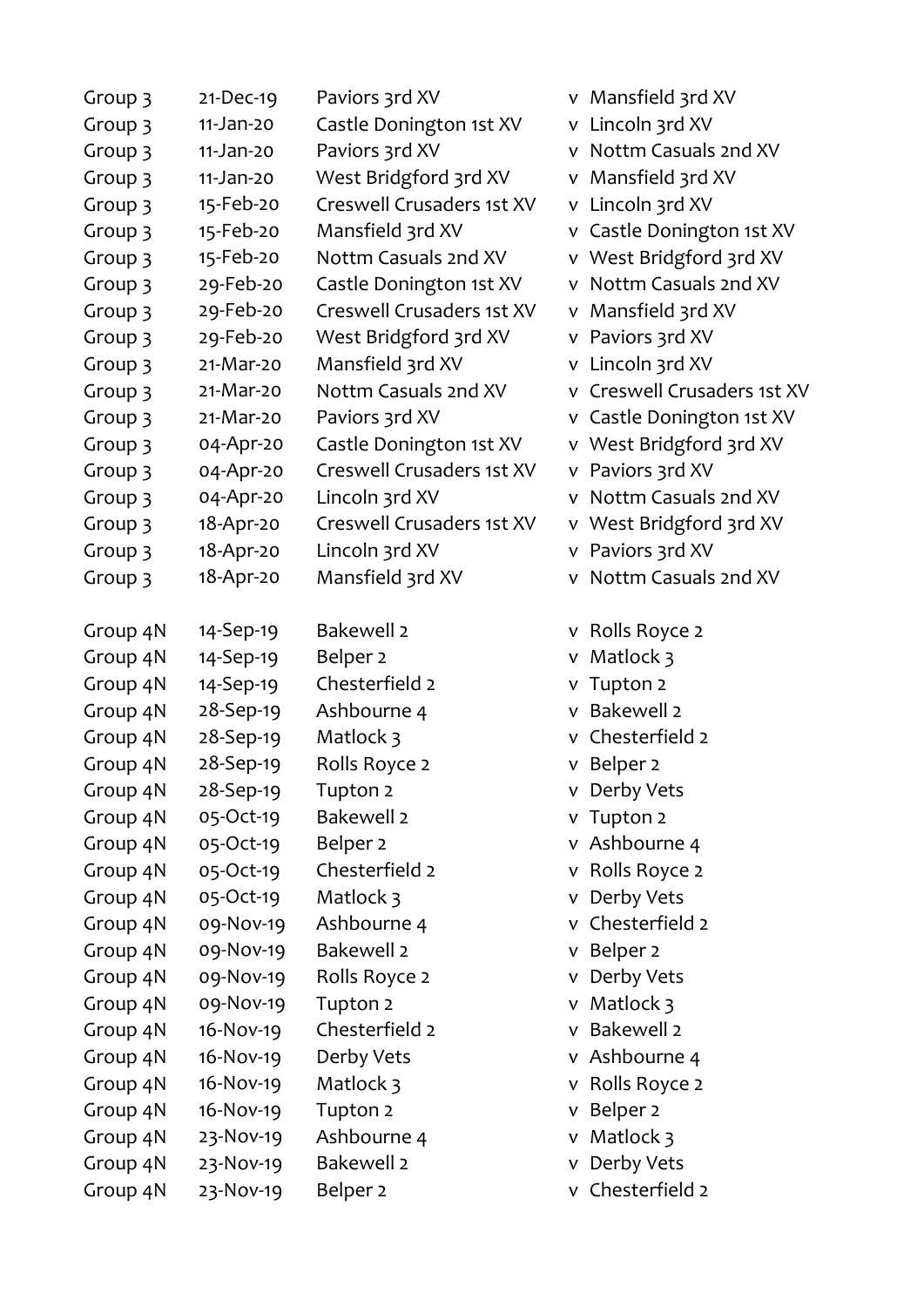| Group 4N | 23-Nov-19   | Tupton 2             |
|----------|-------------|----------------------|
| Group 4N | 07-Dec-19   | Ashbourne 4          |
| Group 4N | 07-Dec-19   | Chesterfield 2       |
| Group 4N | 14-Dec-19   | <b>Bakewell 2</b>    |
| Group 4N | 14-Dec-19   | Belper <sub>2</sub>  |
| Group 4N | 14-Dec-19   | Chesterfield 2       |
| Group 4N | 14-Dec-19   | Derby Vets           |
| Group 4N | $21-Dec-19$ | Derby Vets           |
| Group 4N | $21-Dec-19$ | Rolls Royce 2        |
| Group 4N | $21-Dec-19$ | Tupton <sub>2</sub>  |
| Group 4N | 11-Jan-20   | Derby Vets           |
| Group 4N | 11-Jan-20   | Rolls Royce 2        |
| Group 4N | 11-Jan-20   | Tupton <sub>2</sub>  |
| Group 4N | 18-Jan-20   | <b>Bakewell 2</b>    |
| Group 4N | 25-Jan-20   | Belper <sub>2</sub>  |
| Group 4N | 25-Jan-20   | Chesterfield 2       |
| Group 4N | 25-Jan-20   | Derby Vets           |
| Group 4N | 25-Jan-20   | Matlock 3            |
| Group 4N | 08-Feb-20   | Ashbourne 4          |
| Group 4N | 08-Feb-20   | <b>Bakewell 2</b>    |
| Group 4N | 15-Feb-20   | Ashbourne 4          |
| Group 4N | 15-Feb-20   | Belper <sub>2</sub>  |
| Group 4N | 15-Feb-20   | Rolls Royce 2        |
| Group 4N | 22-Feb-20   | Chesterfield 2       |
| Group 4N | 22-Feb-20   | Derby Vets           |
| Group 4N | 22-Feb-20   | Matlock 3            |
| Group 4N | 22-Feb-20   | Rolls Royce 2        |
| Group 4N | 29-Feb-20   | Ashbourne 4          |
| Group 4N | 29-Feb-20   | Belper <sub>2</sub>  |
| Group 4N | 29-Feb-20   | Matlock 3            |
| Group 4N | 21-Mar-20   | Derby Vets           |
| Group 4N | 21-Mar-20   | Matlock 3            |
| Group 4N | 21-Mar-20   | Rolls Royce 2        |
| Group 4N | 21-Mar-20   | Tupton <sub>2</sub>  |
| Group 4S | 07-Sep-19   | Ollerton 2           |
| Group 4S | 14-Sep-19   | Ashfield 3           |
| Group 4S | 14-Sep-19   | Mellish <sub>2</sub> |
| Group 4S | 21-Sep-19   | Nottm Casuals 3      |
| Group 4S | 28-Sep-19   | Ashfield 3           |
| Group 4S | 28-Sep-19   | Nottm Casuals 3      |
| Group 4S | 28-Sep-19   | S Notts Barbarian    |
| Group 4S | 28-Sep-19   | Worksop 2            |

v Rolls Royce 2 v Tupton 2 v Derby Vets v Ashbourne 4 v Rolls Royce 2 v Matlock 3 v Tupton 2 v Belper 2 v Ashbourne 4 v Chesterfield 2 v Matlock 3 v Chesterfield 2 v Bakewell 2 v Matlock 3 v Bakewell 2 v Ashbourne 4 v Rolls Royce 2 v Tupton 2 v Belper 2 v Chesterfield 2 v Derby Vets v Tupton 2 v Matlock 3 v Belper 2 v Bakewell 2 v Ashbourne 4 v Tupton 2 v Rolls Royce 2 v Derby Vets v Bakewell 2 v Chesterfield 2 v Belper 2 v Bakewell 2 v Ashbourne 4 v E Retford 2 v Worksop 2 v Ollerton 2 v Nottm Moderns 3 v E Retford 2 v Ollerton 2 is 1 v Mellish 2

v Nottm Moderns 3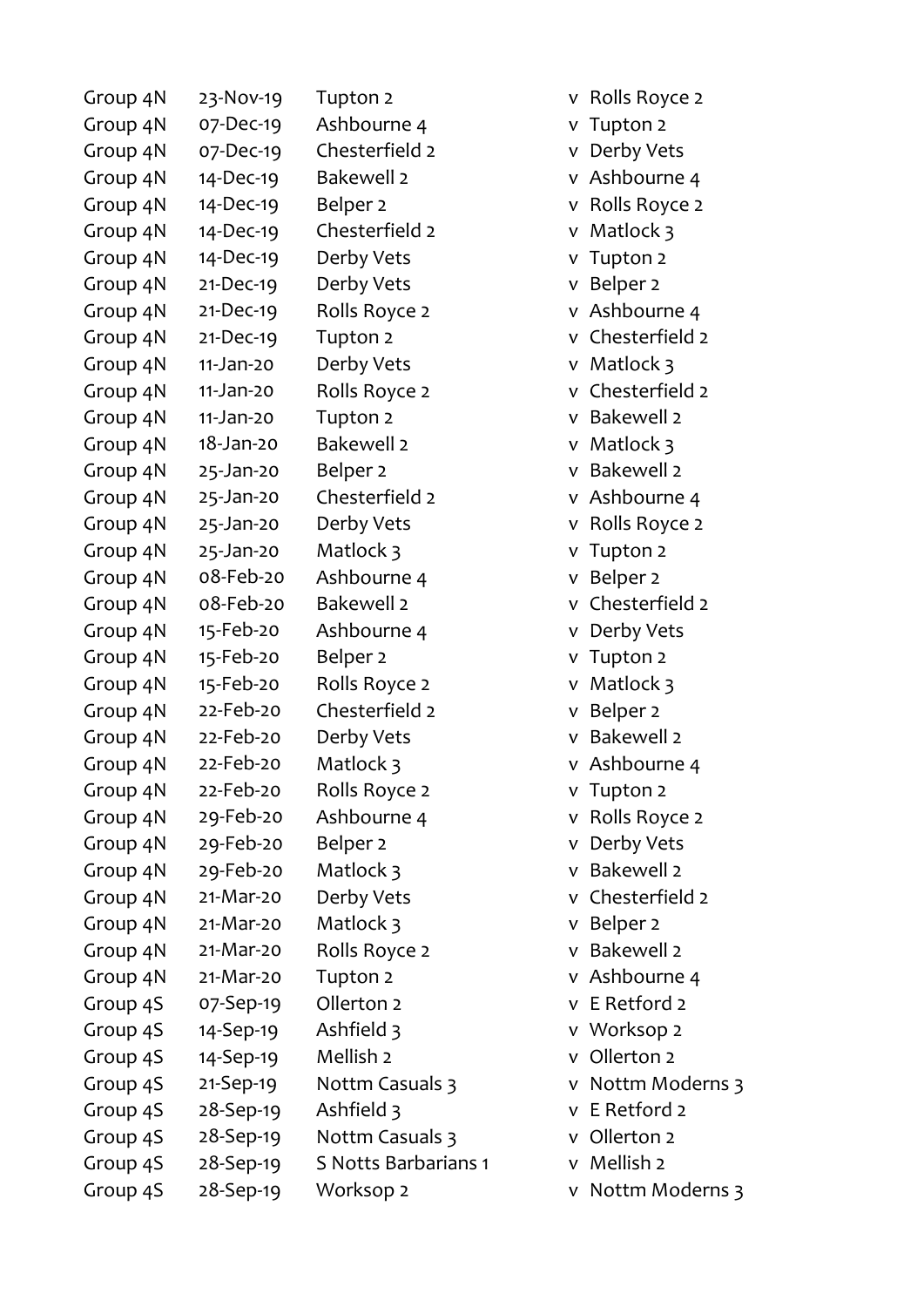| Group 4S | 05-Oct-19    | Mellish <sub>2</sub> | v Ashfield 3  |
|----------|--------------|----------------------|---------------|
| Group 4S | 05-Oct-19    | Ollerton 2           | v S Notts Bar |
| Group 4S | 12-Oct-19    | E Retford 2          | v Mellish 2   |
| Group 4S | 12-Oct-19    | Ollerton 2           | v Worksop 2   |
| Group 4S | 26-Oct-19    | Mellish 2            | v Nottm Mod   |
| Group 4S | 26-Oct-19    | Nottm Casuals 3      | v S Notts Bar |
| Group 4S | 09-Nov-19    | Ashfield 3           | v Nottm Casu  |
| Group 4S | 09-Nov-19    | S Notts Barbarians 1 | v Nottm Moo   |
| Group 4S | 09-Nov-19    | Worksop 2            | v E Retford 2 |
| Group 4S | 16-Nov-19    | Mellish <sub>2</sub> | v Worksop 2   |
| Group 4S | 16-Nov-19    | Nottm Casuals 3      | v E Retford 2 |
| Group 4S | 16-Nov-19    | Nottm Moderns 3      | v Ashfield 3  |
| Group 4S | 23-Nov-19    | Ashfield 3           | v Ollerton 2  |
| Group 4S | 23-Nov-19    | E Retford 2          | v Nottm Moo   |
| Group 4S | 23-Nov-19    | Mellish <sub>2</sub> | v Nottm Casu  |
| Group 4S | 07-Dec-19    | E Retford 2          | v Ollerton 2  |
| Group 4S | 07-Dec-19    | Nottm Casuals 3      | v Worksop 2   |
| Group 4S | 07-Dec-19    | S Notts Barbarians 1 | v Ashfield 3  |
| Group 4S | 14-Dec-19    | E Retford 2          | v S Notts Bar |
| Group 4S | 14-Dec-19    | Nottm Moderns 3      | v Worksop 2   |
| Group 4S | $21-Dec-19$  | Mellish <sub>2</sub> | v S Notts Bar |
| Group 4S | $21-Dec-19$  | Nottm Moderns 3      | v Ollerton 2  |
| Group 4S | $11-Jan-20$  | Ashfield 3           | v Mellish 2   |
| Group 4S | $11-Jan-20$  | Ollerton 2           | v Nottm Mod   |
| Group 4S | 11-Jan-20    | Worksop 2            | v S Notts Bar |
| Group 4S | 18-Jan-20    | E Retford 2          | v Ashfield 3  |
| Group 4S | 18-Jan-20    | S Notts Barbarians 1 | v Ollerton 2  |
| Group 4S | 18-Jan-20    | Worksop 2            | v Nottm Casu  |
| Group 4S | 25-Jan-20    | Mellish <sub>2</sub> | v E Retford 2 |
| Group 4S | 25-Jan-20    | Nottm Casuals 3      | v Ashfield 3  |
| Group 4S | $25$ -Jan-20 | Nottm Moderns 3      | v S Notts Bar |
| Group 4S | 01-Feb-20    | Nottm Moderns 3      | v Mellish 2   |
| Group 4S | 01-Feb-20    | S Notts Barbarians 1 | v Nottm Casu  |
| Group 4S | 01-Feb-20    | Worksop 2            | v Ollerton 2  |
| Group 4S | 08-Feb-20    | Ollerton 2           | v Nottm Casu  |
| Group 4S | 15-Feb-20    | Ashfield 3           | v Nottm Mod   |
| Group 4S | 15-Feb-20    | E Retford 2          | v Nottm Casu  |
| Group 4S | 15-Feb-20    | Worksop 2            | v Mellish 2   |
| Group 4S | 22-Feb-20    | Nottm Casuals 3      | v Mellish 2   |
| Group 4S | 22-Feb-20    | Nottm Moderns 3      | v E Retford 2 |
| Group 4S | 22-Feb-20    | Ollerton 2           | v Ashfield 3  |
| Group 4S | 22-Feb-20    | S Notts Barbarians 1 | v Worksop 2   |

Barbarians 1 Moderns 3 Barbarians 1 Casuals 3 Moderns 3 Moderns 3 Casuals 3 Barbarians 1 Barbarians 1 Moderns 3 Barbarians 1 Casuals 3 Barbarians 1 Casuals 3 Casuals 3 Moderns 3 Casuals 3